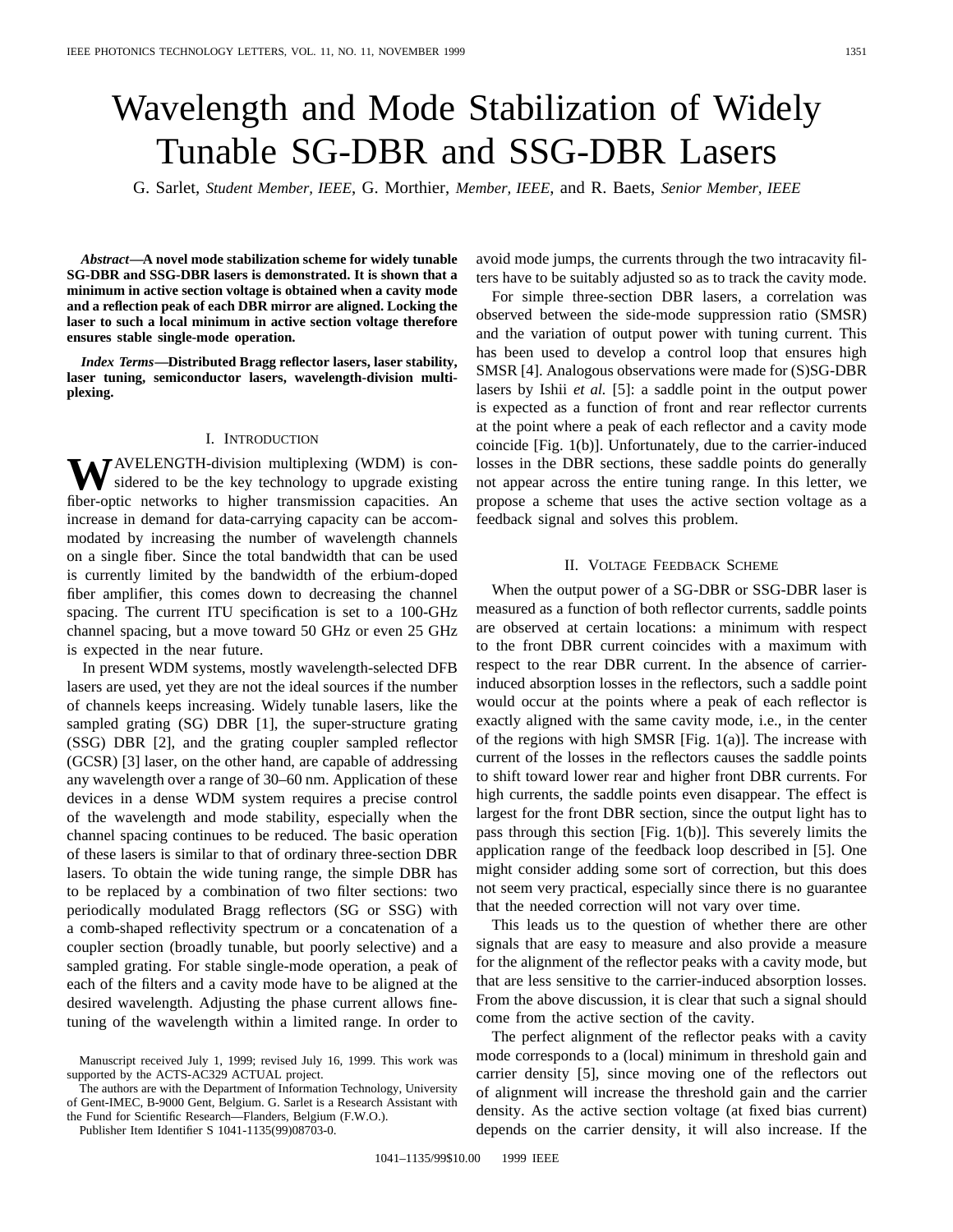

Fig. 1. Maps of (a) SMSR, (b) output power, and (c) active section voltage variation as function of front and rear SSG-DBR currents.

absorption losses are taken into account, the local minimum in voltage will shift slightly to lower currents, but, as Fig. 1(c) shows, the minima are all well within the mode boundaries and minima appear even for modes where there is no saddle point in the output power.



Fig. 2. Schematic of an SSG-DBR laser with wavelength and mode stabilization circuit.

Fig. 2 shows the wavelength stabilization circuit that was built. Small sinusoidal signals  $(5 \mu A)$  at two different frequencies ( $f_1 = 1.1$  kHz,  $f_2 = 2.9$  kHz) are added to the front and rear DBR currents. Using two lock-in amplifiers, the modulation components  $\Delta V_1$  and  $\Delta V_2$  of the active section voltage at the frequencies  $f_1$  and  $f_2$  are measured. The results are read out by a PC, which updates the drive currents for the front and rear DBR sections using a simple proportional feedback scheme. The wavelength is controlled by using a reference optical filter, which generates an error signal that is fed back to the phase current. Examples of such filters are: a Fabry–Perot etalon or a fiber Bragg grating, both requiring a reference power measurement, or an arrayed waveguide grating, as was used in [5]. In our case, the operation of such a filter is simulated by reading out a trace from the optical spectrum analyzer with the PC and filtering it through a sinusoidal filter with a free spectral range (FSR) of 50 GHz.

#### III. PERFORMANCE OF THE FEEDBACK SYSTEM

In order to test the feedback circuit, some wavelength drift of the laser had to be instigated. This was done by changing the temperature of the laser submount between 20 $\degree$ C and  $30^{\circ}$ C. During the temperature sweep, wavelength and SMSR were continuously monitored. Fig. 3 shows the variation of the laser frequency with temperature under different feedback conditions for a nominal laser frequency of 193.9 THz (reference point at  $25^{\circ}$ C). With only feedback from the active section voltage, the wavelength increases with a slope of  $0.091$  nm/ $\mathrm{C}$ , while the SMSR remains above 40 dB. The measured change in wavelength is consistent with the temperature coefficient of the refractive index in the InP–InGaAsP material system. With feedback from the wavelength locker only, the laser remains locked to the desired channel in the temperature range from 23.4  $\degree$ C to 25.8  $\degree$ C. Beyond this range, the SMSR decreases drastically and the wavelength starts to hop back and forth